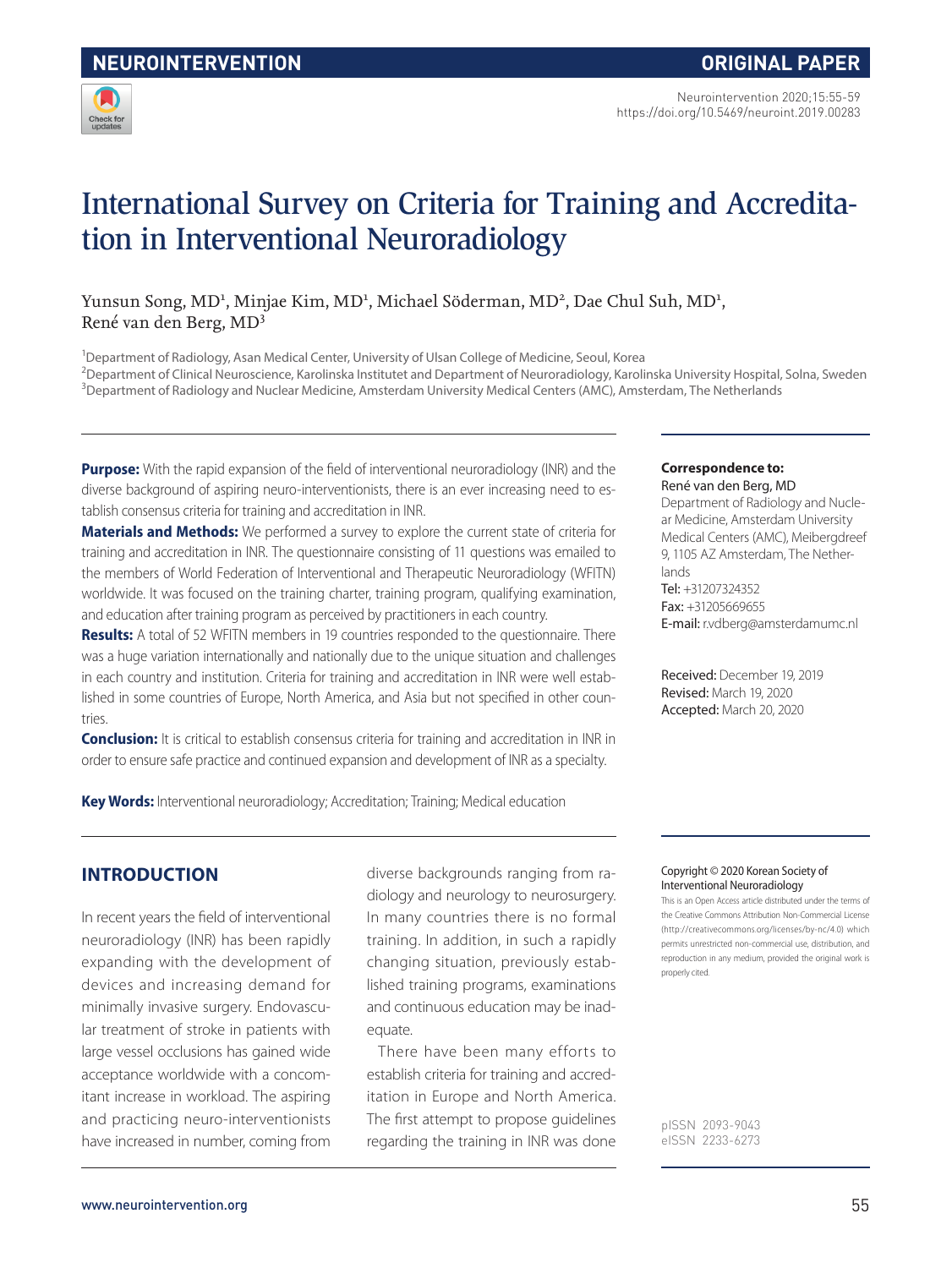in 1998 following the foundation of the World Federation of Interventional and Therapeutic Neuroradiology (WFITN).<sup>1,2</sup> This was followed by many medical associations publishing their own charters or requirements for INR including the proposed Union of European Medical Specialists (UEMS) Division of Neuroradiology Training Charter and United States Accreditation Council for Graduate Medical Education (AC-GME) program requirements for endovascular surgical neuroradiology. Despite these efforts, appropriate INR training programs have not yet been established in many countries, and there may be a lack of awareness of the existence or necessity of such systems. To ensure patient safety it is imperative that adequate training and quality assurance are in



**Fig. 1.** Number of respondents in each country. Total of 52 World Federation of Interventional and Therapeutic Neuroradiology members in 19 countries. The letters on the x-axis represent each country included

place. We conducted an international survey to explore the current state of criteria for training and accreditation in INR.

### **MATERIALS AND METHODS**

#### **Survey**

This survey on training in INR was send to all members of the WFITN in preparation for a meeting organized by the WFITN on "*Accreditation in NeuroIntervention*". The participants were asked to answer 11 questions included in this questionnaire (Supplementary Table 1). The results of the questionnaire were analyzed per country and per region.

### **RESULTS**

#### **Participants**

Total of 52 WFITN members in 19 countries responded to the questionnaire (Fig. 1). The country names were replaced with alphabets in random order. These included five from the Americas (North–Middle–South), eight from Europe, one from South Africa, and five from Asia.

#### **Training charter for expertise in INR**

The presence of a training charter for expertise in INR and whether it is in accordance with the guidelines of the WFITN is shown in Fig. 2. Out of the 52 responders, 36 (69.2%) re-



Fig. 2. Presence of training charter for expertise in interventional neuroradiology in accordance with the guidelines of the World Federation of Interventional and Therapeutic Neuroradiology.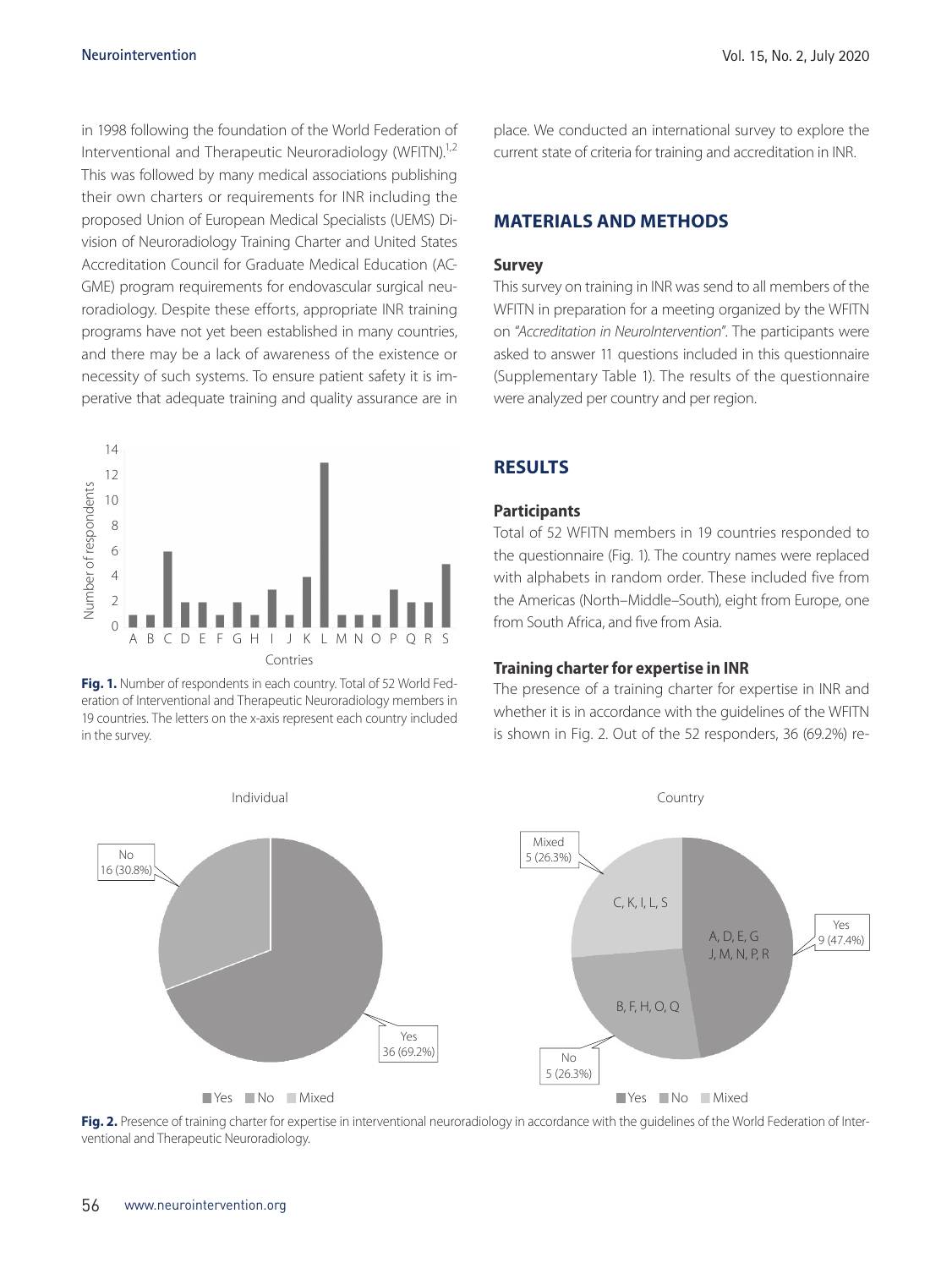ported that the training charter was present in his or her country and they were from 9 countries including A, D, E, G, J, M, N, R, and P. No training charters were recognized in B, F, H, O, and Q. Participants from C, I, K, L, and S gave mixed response regarding the presence of a training charter.

Out of the 36 who acknowledged the presence of a training charter, 34 indicated that the training charter was in accordance with the guidelines of the WFITN. Nine participants indicated that the training charter was in accordance with the guidelines of the WFITN (E, P, and R). The majority of the participants (n=23, 67.6%) indicated that the training charter was partially in accordance with the guidelines of the WFITN and two participants (5.9%) indicated that the training charter was not. The discrepancy was seen in terms of length of the training program with shorter training program reported by 11 participants and contents of the training program reported by 9 participants.

#### **Training program**

Thirty-four of the 52 responded to questions regarding the training program (Fig. 2). The contents of the training program consisted of clinical neurology (n=28, 82.4%), neurovascular anatomy (n=32, 94.1%), knowledge and treatment of stroke (n=32, 94.1%), aneurysm (n=32, 94.1%), arteriovenous malformation (AVM)/dural arteriovenous fistula (DAVF) (n=31, 91.2%), vascular spinal malformations (n=27, 79.4%), percutaneous spinal disc herniations (n=8, 23.5%), tumor embolization (n=28, 82.4%) and pediatric interventional radiology (n=20, 58.8%). The training programs were in accordance with the WFITN training charter in the majority of responses.

B, C, N, and O had no national training program (Fig. 3). This was offered in E, F, G, L, P, R, and S. It was executed in all training centers in 23.5% (n=8), majority of centers in 32.4% (n=11) and minority of centers in 5.9% (n=2).

Thirteen participants reported the presence of an institution or board for quality control of the training program in four countries (F, L, R, and S).

### **Examination for accreditation**

The official examination for INR after completion of training was reported to be undertaken by 50.0% of participants (n=17) from B, E, F, G, I, L, N, O, and R. Amongst these, there was an official written examination in four countries (n=15) and official practical examination in five countries (n=15). Participants from C, D, H, and P reported that there was no official examination for INR after completion of training (n=17, 50.0%).

#### **Continuous medical education**

Out of 34 participants, 19 participants (55.9%) reported that there was a national regulatory body ensuring continuous medical education in ten countries (C, D, F, G, J, L, N, P, and S).

### **DISCUSSION**

This international survey exploring the current state of criteria for training and accreditation in INR revealed that there



**Fig. 3.** Content of training program and percentage of respondents (n=34) by each subject. AVM, arteriovenous malformation; AV, arteriovenous; IVR, interventional radiology.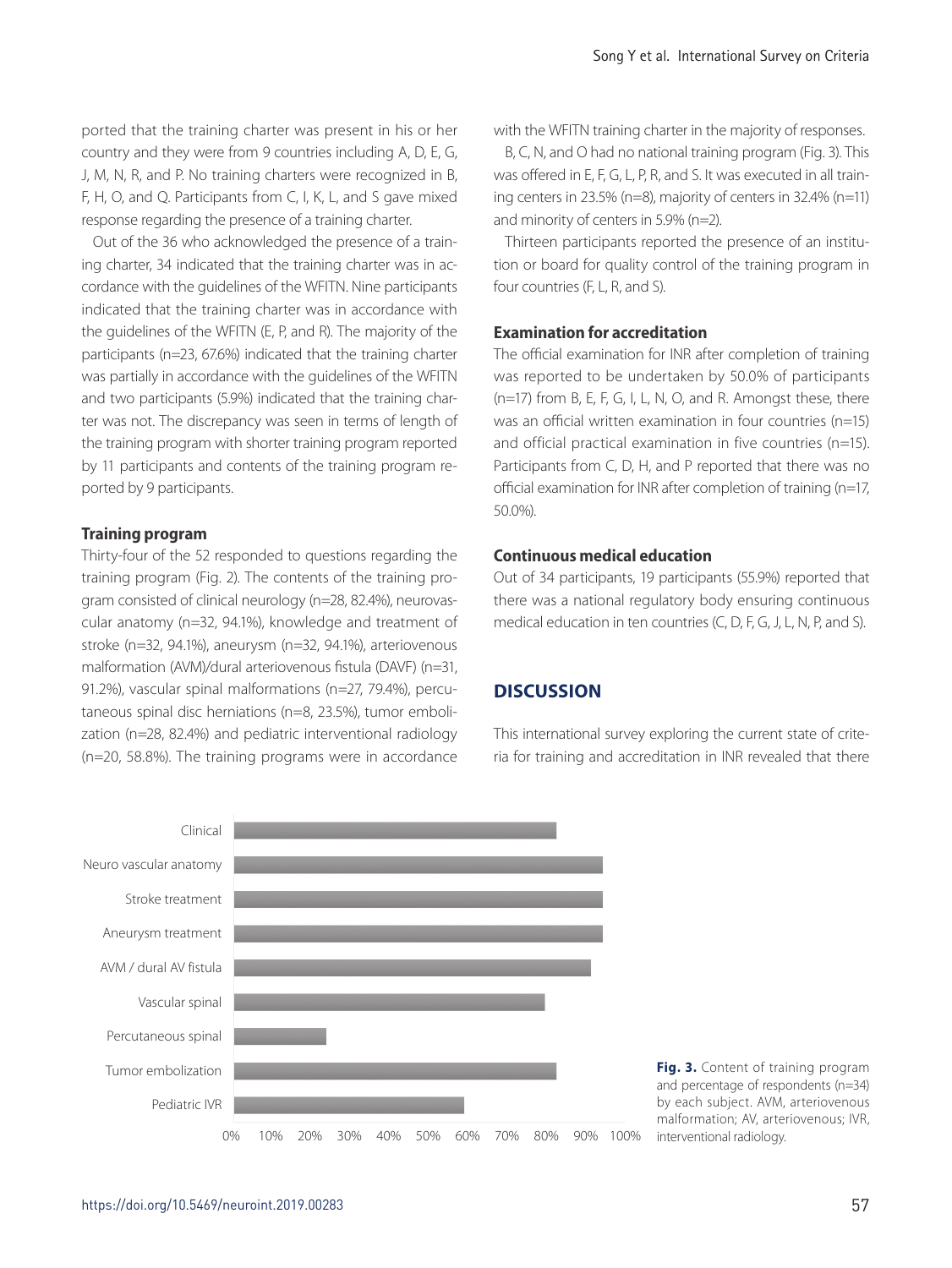was a huge variation internationally and nationally due to the unique situation and challenges in each country and also at an institutional (hospital) level. Criteria for training and accreditation in INR were well established in some countries of Europe, North America and Asia but not specified in other countries. In addition, there was a discrepancy in the answers received from the same country reflecting the lack of consensus guidelines and awareness pertaining to the issue of training and accreditation in INR.

The UEMS Division of Neuroradiology formulated a training charter for training in INR. The final document was a product of 5 specialties (neurology, neurosurgery, cardiology, radiology, and neuroradiology) working together to accomplish a common goal to establish a clear definition of INR as a particular competence open to physicians from all specialties after sufficient training. This was made possible by cooperation, compromises with mutual acceptance and agreement among peers.<sup>3</sup> The text of the Training Charter in INR was finalized in December 2010, but unfortunately was never formally approved by the UEMS council. It has since been adopted by the WFITN, European Society of Minimally Invasive Neurological Therapy and other societies as a training charter. This is in contrast to for example the United States ACGME program for INR which is restricted to specialists in Radiology, Neurology and Neurosurgery and is based on only 1 year of graduate training in endovascular surgical neuroradiology. In our survey, participants from E and R acknowledge the presence of a local training charter and reported that it was in accordance with the UEMS writing. In G and N, the main discrepancy is related to the length of training. Despite the efforts by the UEMS, participants from B, O, and Q reported the lack of a national training charter.

Since Zhao et al.<sup>4</sup> reported differences in medical education system and requirements for training in INR in China, Japan, and Korea, an accreditation program for neuro-interventionists as well as hospitals in Korea has started in 2015 by the Korean Society of Neurointervention. There are 165 certified members and 57 hospitals up to 2019. Japan established a specialist qualification system for INR in 1997 with the first examination held in 2002. Both Japan and China have an official charter specifying the length and content of the training program. In particular, INR training was open to all specialties in Japan and had the detailed specification in terms of qualification as a specialist or consulting subspecialist. The training charter in Japan required the highest number of cases specified categorically (aneurysms, AVM or DAVF, revascularization and tumors) separately as an operator or assistant. Moreover, the qualification examination entailed written, oral and practical examination with pass rate of 50% to 60%. In this international survey, there were 13 responders from Japan but no participants from China or Korea.

There were several limitations in this study. First, the questionnaire was sent to all WFITN members but only 52 members from 19 countries participated in the survey. The low response rate (about 10%) might be related to the way the questionnaire was delivered to WFITN members. One of the co-authors of this study, who is an active member of WFITN, was not aware of this survey and could therefore not respond. The format of the survey and the way the survey was conducted may not have been easily accessible to some members of WFITN. It might have been that the survey was considered SPAM and was either deleted automatically or only reached the SPAM box. Also in cases where more than one WFITN member worked in the same institution they may feel it sufficient with only one answer.

Considering the international set-up of the survey, a future survey should again be performed online, but in order to increase participation apart from emails a separate message should be posted on the official website from the WFITN. Second, there was a discrepancy in the answers received from within a single country. This may raise questions on the reliability of the answers and understanding of the participants, although members of WFITN, are with the training national training charters. Hence, it was difficult to assess the actual situation related to training and accreditation in countries with mixed responses. However, this may, in turn, reflect the lack of consensus guidelines and awareness pertaining to the issue of training and accreditation in INR in such countries. It seems necessary to check with the official governing body (if present), with regards to the criteria for training and accreditation.

### **CONCLUSION**

This international survey explored the current state of criteria for training and accreditation in INR and revealed a huge variation internationally and nationally. This emphasizes the urgent need for consensus criteria for training and accreditation particularly considering the rapid expansion of the field of INR and the diverse background of neurointerventionists in training. There is a need to provide guidelines and to sup